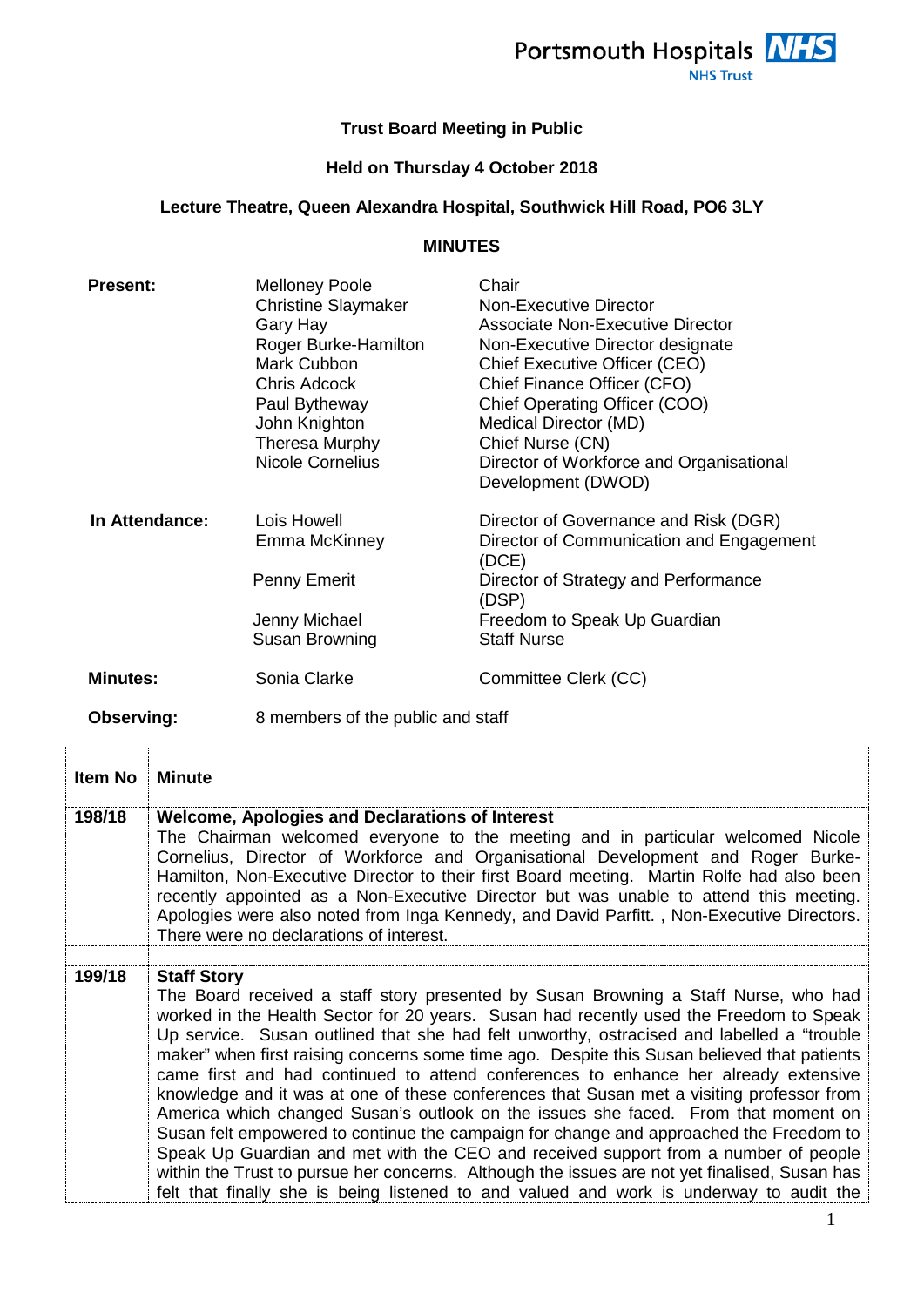|        | concerns she raised and she now felt more at ease with each working day. The FTSUG<br>confirmed that the audit was progressing. The month of October was Freedom to Speak Up<br>Month and there had been a lot of interest in the service within the Trust.                                                                                                                                                                                                                                                                                                                                                                                                                                                                                                                                                                                                                                                                                                                                                                                                                                                                                                                                                                                                                                                                                                     |
|--------|-----------------------------------------------------------------------------------------------------------------------------------------------------------------------------------------------------------------------------------------------------------------------------------------------------------------------------------------------------------------------------------------------------------------------------------------------------------------------------------------------------------------------------------------------------------------------------------------------------------------------------------------------------------------------------------------------------------------------------------------------------------------------------------------------------------------------------------------------------------------------------------------------------------------------------------------------------------------------------------------------------------------------------------------------------------------------------------------------------------------------------------------------------------------------------------------------------------------------------------------------------------------------------------------------------------------------------------------------------------------|
|        | The Chair and the Board thanked Susan for telling her story and invited her to consider<br>returning to Trust Board in a year to update them on any changes that had taken place as a<br>result of her actions and following the completed audit. Susan thanked the Board for<br>listening and accepted their invitation.                                                                                                                                                                                                                                                                                                                                                                                                                                                                                                                                                                                                                                                                                                                                                                                                                                                                                                                                                                                                                                       |
| 200/18 | Minutes of the last meeting                                                                                                                                                                                                                                                                                                                                                                                                                                                                                                                                                                                                                                                                                                                                                                                                                                                                                                                                                                                                                                                                                                                                                                                                                                                                                                                                     |
|        | The minutes of the meeting of 2 September 2018 were approved as a true and accurate<br>record of the meeting, subject to the following amendments:                                                                                                                                                                                                                                                                                                                                                                                                                                                                                                                                                                                                                                                                                                                                                                                                                                                                                                                                                                                                                                                                                                                                                                                                              |
|        | Page 1 – Penny Emerit, Director of Strategy and Performance was in attendance.<br>Page 8 - 182/18 - Paragraph 2, line 5 amend to read  and it was agreed that this did not<br>need to be addressed<br>Page 8 - 182/18 - Paragraph 5, 6 amend the minute to read. The Chief Operating Officer<br>presented the operational performance element of the IPR. He noted that the significant hot<br>weather period had delivered a number of challenges across the Trust that has manifested<br>itself with a number of challenges. The significant weather changes had seen an increase in<br>both ED attendances and medical admissions. This had ultimately resulted in the hospital<br>seeing more patients and this, in turn, lead to a higher number of patients medically fit for<br>discharge. During July, the Trust took a number of actions to ensure that patients were<br>transferred in a timely way through working with our system partners. As part of our urgent<br>care work, there have been a number of service developments to improve the internal<br>processes within ED and this includes increasing senior decision makers well into the<br>evening. Planning and preparation for winter continues, and the Trust, alongside System<br>Partners has a plan to reduce Trust occupancy to 92% through improvements in community<br>capacity. |
| 201/18 | <b>Matters Arising/Summary of Agreed Actions</b>                                                                                                                                                                                                                                                                                                                                                                                                                                                                                                                                                                                                                                                                                                                                                                                                                                                                                                                                                                                                                                                                                                                                                                                                                                                                                                                |
|        | The action log was reviewed and updated.                                                                                                                                                                                                                                                                                                                                                                                                                                                                                                                                                                                                                                                                                                                                                                                                                                                                                                                                                                                                                                                                                                                                                                                                                                                                                                                        |
|        |                                                                                                                                                                                                                                                                                                                                                                                                                                                                                                                                                                                                                                                                                                                                                                                                                                                                                                                                                                                                                                                                                                                                                                                                                                                                                                                                                                 |
| 202/18 | <b>Notification of Any Other Business</b>                                                                                                                                                                                                                                                                                                                                                                                                                                                                                                                                                                                                                                                                                                                                                                                                                                                                                                                                                                                                                                                                                                                                                                                                                                                                                                                       |
|        | There were no items of other business.                                                                                                                                                                                                                                                                                                                                                                                                                                                                                                                                                                                                                                                                                                                                                                                                                                                                                                                                                                                                                                                                                                                                                                                                                                                                                                                          |
| 203/18 | <b>Chair's Opening Remarks</b><br>The Chair commented that it seemed as if good working relationships being built within the<br>locality and this was a great tribute to the Executive team. The Chair also commented that<br>the continued evolution of the Integrated Performance Report and the accuracy of the data<br>and analysis provided were very important. The Chair said that it was important to<br>remember at all times that "breaches " were people- our patients.                                                                                                                                                                                                                                                                                                                                                                                                                                                                                                                                                                                                                                                                                                                                                                                                                                                                              |
| 204/18 | <b>Chief Executive's Report</b><br>The Chief Executive (CEO) presented his report and outlined that the Department of Health<br>and Social Care had announced £145m funding for Trusts to assist with winter pressures<br>and Portsmouth Hospitals NHS Trust (PHT) would benefit from £2.8m. Preparation has<br>commenced across the Portsmouth and South East Hampshire Health and Social Care<br>System and detailed plans had been discussed at the local A&E Delivery Board which for<br>PHT is well advanced. The CEO reported he had attended an NHS Employers Workforce<br>seminar which highlighted current and future workforce challenges. It was clear that the<br>Trust needed to think differently about the roles that are undertaken and how care is<br>delivered and this will be incorporated into the Trust wide workforce plan. NHSI had written                                                                                                                                                                                                                                                                                                                                                                                                                                                                                             |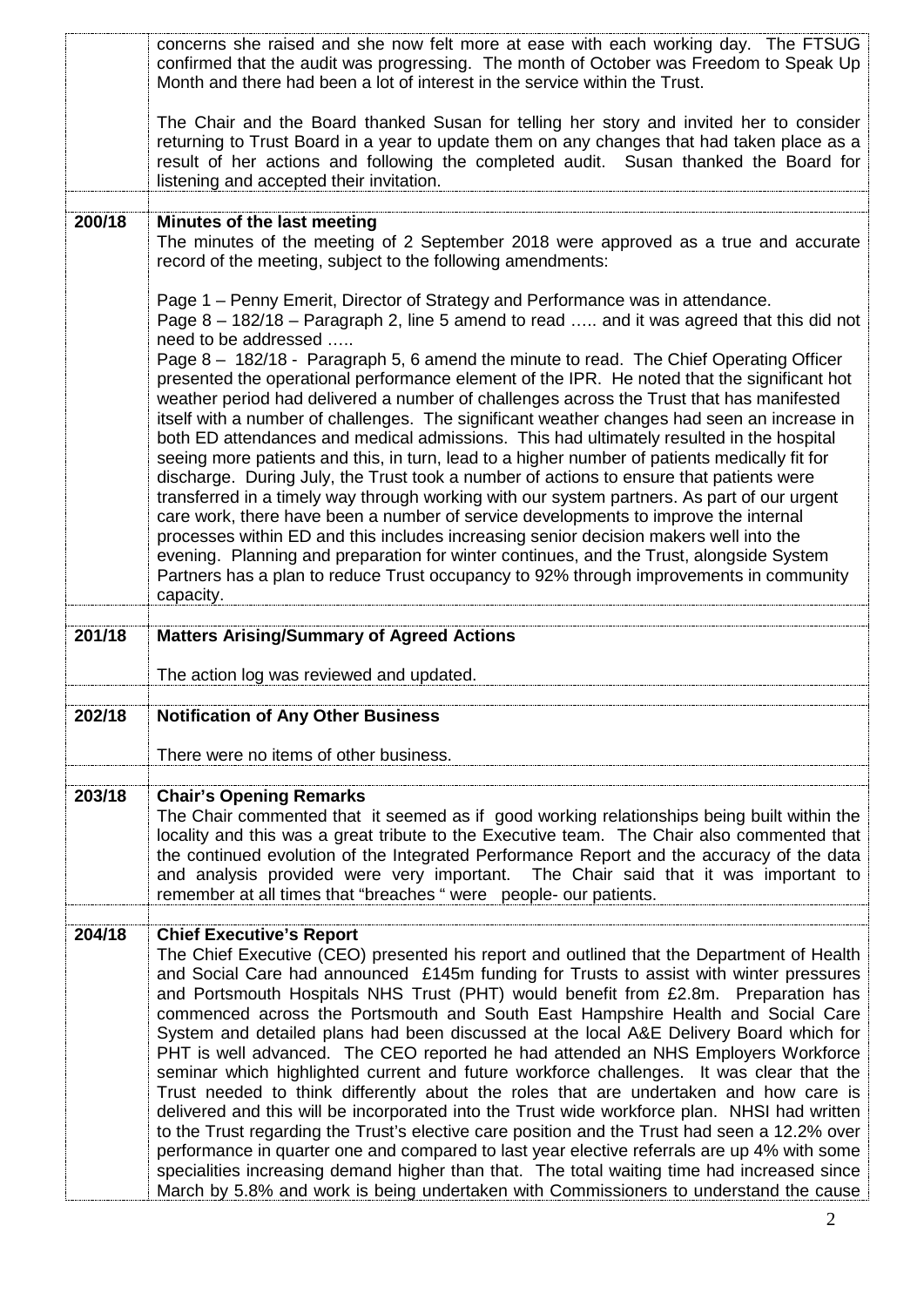of the increase. The CEO commented that the Annual NHS Staff Survey has now been distributed to all staff and is undertaken by an external contractor and the results were fundamental to assist the Trust in understanding what is working well and what could be improved. The CEO was pleased to advise that the Trust has been shortlisted for a Health Service Journal award for it's Time To Act initiative which improves the early recognition and early response to deteriorating patients.

The CEO advised that to coincide with "Stoptober" the Trust had launched its campaign for the QAH site to be smoke free from January 2019. The Trust has a responsibility to help improve the health and wellbeing of its staff, patients and visitors by supporting them to stop smoking. This would also be the theme of the Open Day in October.

On 20<sup>th</sup> September the Trust hosted the latest quarterly meeting with the Care Quality Commission (CQC) and amongst the topics discussed were the quality improvements being made in relation to the Mental Health Capacity Act and Deprivation of Liberty safeguards which included a focus on the simulation training the Trust has rolled out in this area, which was the first of its kind in the country. The Trust also discussed its Quality Recovery Plan which was praised as an example of good practice.

The CEO highlighted his top three concerns as:

- The Trust's IT and information reporting systems do not provide adequate support for delivery of Trust strategic objectives and the Trust had been advised of a potential funding source for improvement and development of systems and infrastructure, and the Trust will pursue this support.
- The Trust's financial position, particularly its cost improvement plan performance, is not on target at month five and this was clearly a concern for all members of the Board.
- Routine water testing had shown that Legionella existed within two staff accommodation buildings. There have been no reported cases of ill health as a result and an action plan had been implemented which saw all of the affected staff moved to alternative accommodation. The work was anticipated to take approximately six weeks and a full investigation has been commenced to establish the cause of the problem.

The CEO highlighted his top three clinical risks as:

- Staffing levels continued to be a concern with particular concerns relating to the levels of staffing at night. Safe staffing was being maintained by use of the bank and agency provision and the efforts continue to recruit to vacancies across the Trust. The risk would remain until the number of permanent and substantive staff shows further improvement.
- There has been progress in the area of Sepsis and the risk of deteriorating patients, however until there has been sustained improvement to the risk of patient harm resulting in a failure to identify and respond the risk will remain.
- There are risks associated with the inconsistent application of the Mental Capacity Act and associated Deprivation of Liberty safeguards. In practice this may mean that not all of the Trusts patients in all areas are being effectively assessed and supported when they lack capacity to make decisions about their care and treatment.

The CEO highlighted that Penny Emerit, Director of Strategy and Performance would be taking over the Executive Lead for Information Technology, this would be temporary and continue whilst the department lead was being reviewed.

The CEO advised that the Trust had been notified by the Care Quality Commission of an error which occurred which resulted in the Trust being issued with a Section 29, these do not apply to hospitals and a Section 29a should have been issued. The Trust has been fully cooperative with the CQC and this does not change any of the content. The Section 29a has now been reissued. On a positive note the CQC had also notified the Trust formally that the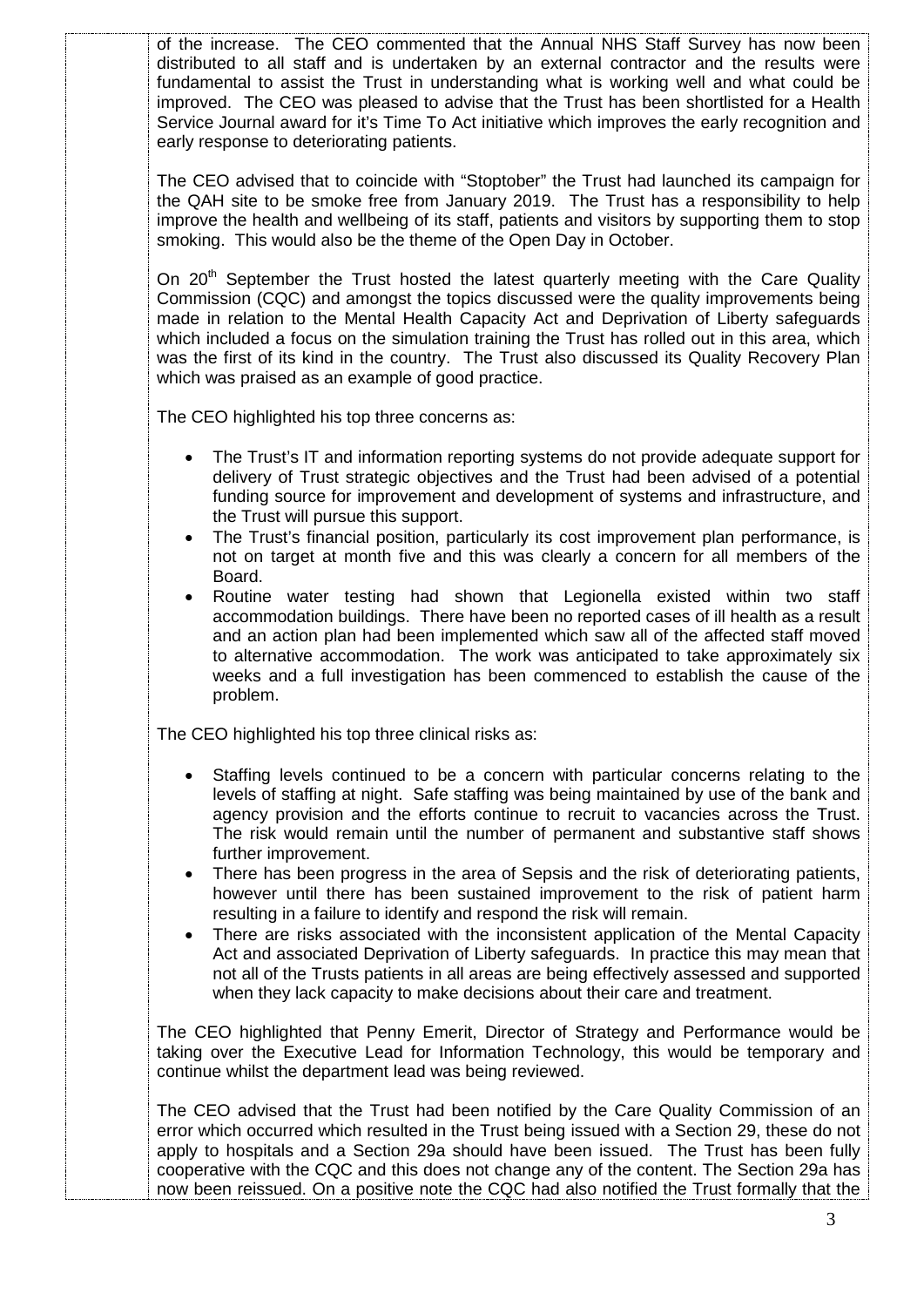|        | Section 31 which had been issued in respect of the Acute Medical Unit, which had within it<br>six conditions, has been lifted.                                                                                                                                                                                                                                                                                                                                                                                                                                                                                                                                                                                                                                                                                                                                                                       |
|--------|------------------------------------------------------------------------------------------------------------------------------------------------------------------------------------------------------------------------------------------------------------------------------------------------------------------------------------------------------------------------------------------------------------------------------------------------------------------------------------------------------------------------------------------------------------------------------------------------------------------------------------------------------------------------------------------------------------------------------------------------------------------------------------------------------------------------------------------------------------------------------------------------------|
|        | The Chair commented that the NHS Staff survey is hugely important and the indicators were<br>taken into account by the CQC and regulators and it was important that we support staff to<br>complete the survey.                                                                                                                                                                                                                                                                                                                                                                                                                                                                                                                                                                                                                                                                                      |
|        | Gary Hay asked when letters are received from NHSI to what extent do those letters include<br>the STP and the wider community? The CEO responded that all the information had been<br>shared with all organisations. In the future communications from NHSE and NHSI would be<br>more streamlined as the system aligns itself.                                                                                                                                                                                                                                                                                                                                                                                                                                                                                                                                                                       |
|        | Gary Hay commented on the intention to make the site smoke free and asked about the poll<br>in the local newspaper, was there any intelligence about how staff have responded. The<br>CEO responded that there are a number of different messages that have been shared and<br>so far the comments that have been received from staff have been positive, although the<br>difficulty to monitor and enforcement of the policy is recognised. The Trust will be very clear<br>how it supports it staff to challenge and specific training will be provided to assist in this area.<br>There is a steering group overseeing this work and the focus is on encouraging alternatives<br>to smoking. Gary asked if it was in the Culture Change Programme, the CEO responded<br>that it was not intended to include it yet, but take a view on feedback received once it<br>commenced before including it |
|        | Christine Slaymaker commented that it had been raised at Workforce Committee and given<br>the recruitment and retention of staff issues, the policy did need some amending and there<br>was a discussion about putting staff into a position where they would consider working<br>elsewhere and the strategy should consider how to achieve this without causing unintended<br>consequences. The CEO responded that the policy would be reviewed and the approach is<br>being carefully thought through.                                                                                                                                                                                                                                                                                                                                                                                             |
|        | Christine Slaymaker asked about the waiting list and the Isle of Wight, the elective numbers<br>are not going through as they should, but increasing by those numbers seems dramatic.<br>Also there are difficulties recruiting on the Isle of Wight, is there a suggestion that patients<br>are gravitating to PHT. The CEO confirmed that the activity levels are not related to the Isle<br>of Wight but it is unusual growth that has been seen and the Trust is currently working with<br>commissioners to understand where the referrals and type of referrals are coming from.                                                                                                                                                                                                                                                                                                                |
|        | Roger Burke-Hamilton commented that there needs to be consistency behind the messages<br>that are made, and consideration should be given to the reasons that people go outside to<br>smoke and also how to engage staff and what other support services are available to<br>promote an alternative.                                                                                                                                                                                                                                                                                                                                                                                                                                                                                                                                                                                                 |
|        | The Medical Director commented that apart from alcohol consumption, smoking is the<br>biggest public health issue and smoking contributes to so much sickness in the community<br>and PHT as the biggest provider of healthcare must take a lead in the push for non-smoking.<br>There may need to be more shared responsibility for publicising this through public health<br>and commissioning colleagues. The CEO confirmed that the local area has the second<br>highest lung cancer incidence per head of population within the UK and the Director of<br>Communication and Engagement confirmed that the Portsmouth News was supportive of the<br>stance the Trust is about to take.                                                                                                                                                                                                           |
|        | The Board noted the contents of the CEO's report.                                                                                                                                                                                                                                                                                                                                                                                                                                                                                                                                                                                                                                                                                                                                                                                                                                                    |
| 205/18 | <b>Winter Plan</b><br>The Chief Operating Officer (COO) presented his report which provided an overview and<br>assurance of the plans that the Trust is implementing to support operational delivery during<br>winter 2018/19 which would ensure an improved patient and staff experience.                                                                                                                                                                                                                                                                                                                                                                                                                                                                                                                                                                                                           |
|        | During the Summer of 2018 a comprehensive review was undertaken across the system that                                                                                                                                                                                                                                                                                                                                                                                                                                                                                                                                                                                                                                                                                                                                                                                                               |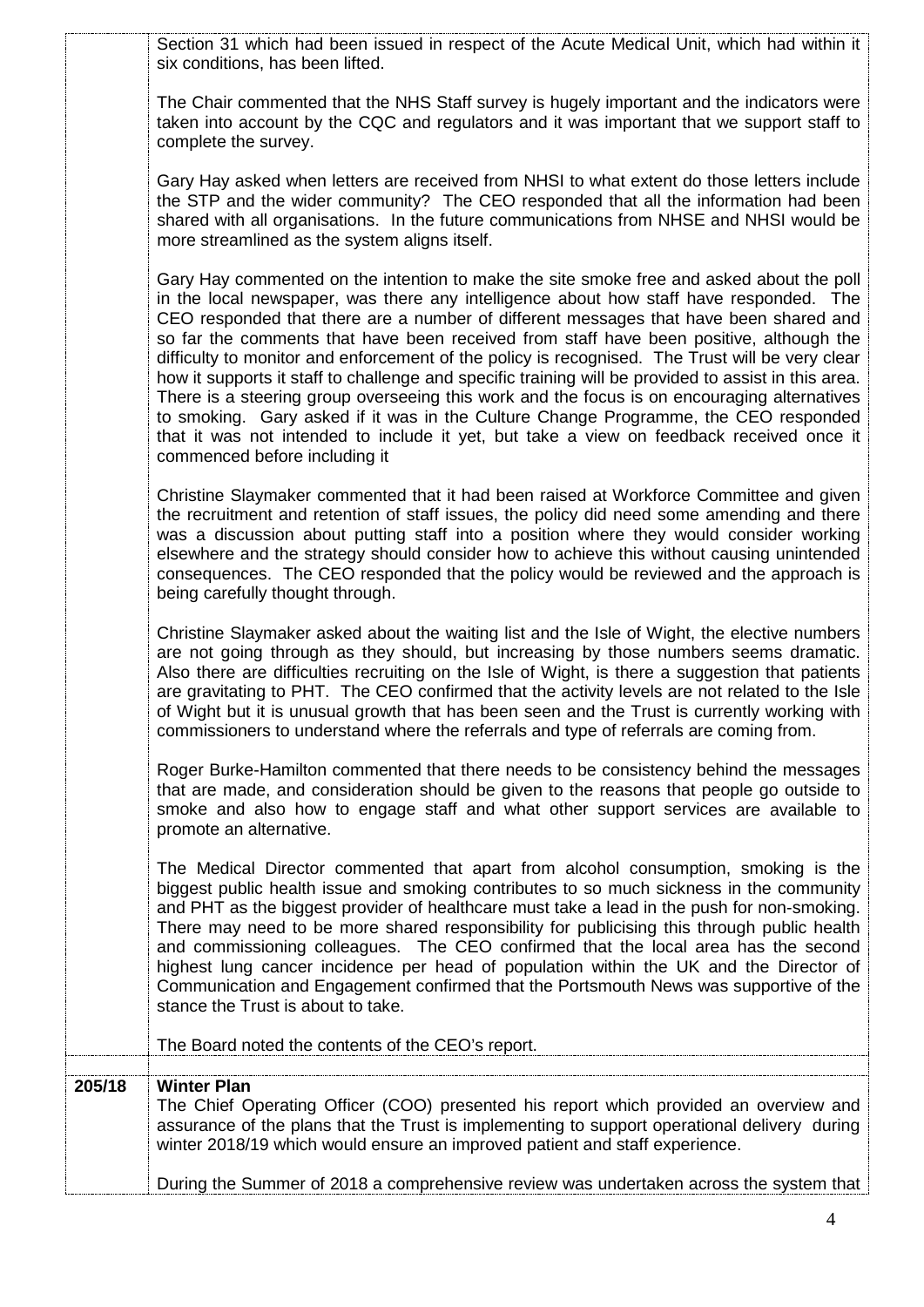|        | would support the planning for the component parts of the Trust and system winter plan. The<br>capacity assessment work undertaken by Price Waterhouse Coopers has led to an<br>expansion of community capacity, alongside internal changes to PHT to support the delivery<br>of 92% bed occupancy for the Trust. The Divisional teams since their inception in July 2018<br>have been working to ensure that the improvements within the first quarter of the year 18/19<br>continued through the delivery of efficiencies and ward reconfiguration. The internal work<br>has been led by the Associate Medical Director and further work is expected in the coming<br>weeks. The work has included reduction in medically fit patients and delayed transfers of<br>care are consistently below 4.5%, super stranded patient numbers are consistently below<br>200 and the A&E 4 hour performance was at 85% for the month of July. Through the<br>improvements that have been seen in Quarter 1, there has been a reduction in escalation<br>beds, improved flow through the hospital and a significant improvement in how the Trust<br>manages 'busy' periods, the Trust is in the best place possible to further improve and drive<br>the length of stay further to meet the occupancy requirements.  A reduction in the medically<br>fit for discharge patients (MFFD) to around 90 is required. The Trust was now at the point<br>where all of the schemes are being worked through and some of those will be tested<br>throughout October. The actions undertaken and the plans in place meet the learning from<br>last year and will put the Trust in the best place possible to manage the winter challenges.<br>Christine Slaymaker asked what Plan B was. The COO responded that there are some<br>schemes being worked up, for example QA at Home, with the Trust's Southern Health<br>partners, and Portsmouth with their private providers to ascertain if there is scope to increase<br>their capacity and also colleagues within Continuing Healthcare to support fast track and it<br>may be possible for them to commission 7 beds. The CEO added that some of the capacity<br>that is coming on line does rely on Southern Health and there are recruitment challenges<br>The CEO had met with the Director of Adult Social Services to review<br>within that.<br>commissioning and the need for extra beds within Hampshire, this had been recognised and |
|--------|-------------------------------------------------------------------------------------------------------------------------------------------------------------------------------------------------------------------------------------------------------------------------------------------------------------------------------------------------------------------------------------------------------------------------------------------------------------------------------------------------------------------------------------------------------------------------------------------------------------------------------------------------------------------------------------------------------------------------------------------------------------------------------------------------------------------------------------------------------------------------------------------------------------------------------------------------------------------------------------------------------------------------------------------------------------------------------------------------------------------------------------------------------------------------------------------------------------------------------------------------------------------------------------------------------------------------------------------------------------------------------------------------------------------------------------------------------------------------------------------------------------------------------------------------------------------------------------------------------------------------------------------------------------------------------------------------------------------------------------------------------------------------------------------------------------------------------------------------------------------------------------------------------------------------------------------------------------------------------------------------------------------------------------------------------------------------------------------------------------------------------------------------------------------------------------------------------------------------------------------------------------------------------------------------------------------------------------------------------------------------------------------------------------------------------------------------------------------------------|
|        | was being undertaken.<br>Christine Slaymaker asked if as well as planning the Trust should be asking" what if"?<br>There is a risk that there are not enough people to undertake the work over the winter period.<br>Is there something to be done which may not be detailed but what if all of this goes wrong?<br>The second risk Christine highlighted related to some of the Estates programmes which are<br>large and complicated. The CEO responded that the desk top exercise had been undertaken<br>and there was more confidence in the domiciliary care market. They are confident that they<br>have secured staff and additional hours by working differently with agency relationships. The<br>issue which remains is the element the Southern Health team will provide. The CEO was<br>reasonably confident that another provider could pick up and cover any gaps. The test would<br>be over the coming weeks and when the Board next meets it will be seen how effective the<br>plans are. Christine asked whether there was concern over the Christmas period and the<br>unavailability of care staff in the community. The CEO responded that Emergency<br>Preparedness Resilience and Recovery teams are working very closely with the external<br>escalation processes and this would test the system and how it works together in the event<br>of a crisis. This would inform what the Trust did in the event of an unexpected event. The<br>Chair was assured that the Trust had a plan in the event of an unexpected occurrence.<br>The Board noted the Winter Plan.                                                                                                                                                                                                                                                                                                                                                                                                                                                                                                                                                                                                                                                                                                                                                                                                                                                                                    |
| 206/18 | <b>Emergency Preparedness Resilience and Recovery (EPRR)</b>                                                                                                                                                                                                                                                                                                                                                                                                                                                                                                                                                                                                                                                                                                                                                                                                                                                                                                                                                                                                                                                                                                                                                                                                                                                                                                                                                                                                                                                                                                                                                                                                                                                                                                                                                                                                                                                                                                                                                                                                                                                                                                                                                                                                                                                                                                                                                                                                                  |
|        | The COO presented the report and advised that NHSE have awarded the Trust as<br>substantially compliant and are comfortable with the evidence that has been provided. At the<br>Quality and Performance Committee there was concern relating to the Hazmat Policy only.<br>The Committee did not feel qualified to approve it. A meeting is being arranged with Surgeon<br>Commander Bland to assist in providing a briefing that will assure the Committee that the<br>policy meets the requirements.                                                                                                                                                                                                                                                                                                                                                                                                                                                                                                                                                                                                                                                                                                                                                                                                                                                                                                                                                                                                                                                                                                                                                                                                                                                                                                                                                                                                                                                                                                                                                                                                                                                                                                                                                                                                                                                                                                                                                                        |
|        | The report provided a summary of the outcome of the PHT EPRR annual assurance and<br>self- assessment to NHS England. It was noted that all NHS organisations are required to<br>prepare for a response to a wide range of incidents or emergencies that could impact on                                                                                                                                                                                                                                                                                                                                                                                                                                                                                                                                                                                                                                                                                                                                                                                                                                                                                                                                                                                                                                                                                                                                                                                                                                                                                                                                                                                                                                                                                                                                                                                                                                                                                                                                                                                                                                                                                                                                                                                                                                                                                                                                                                                                      |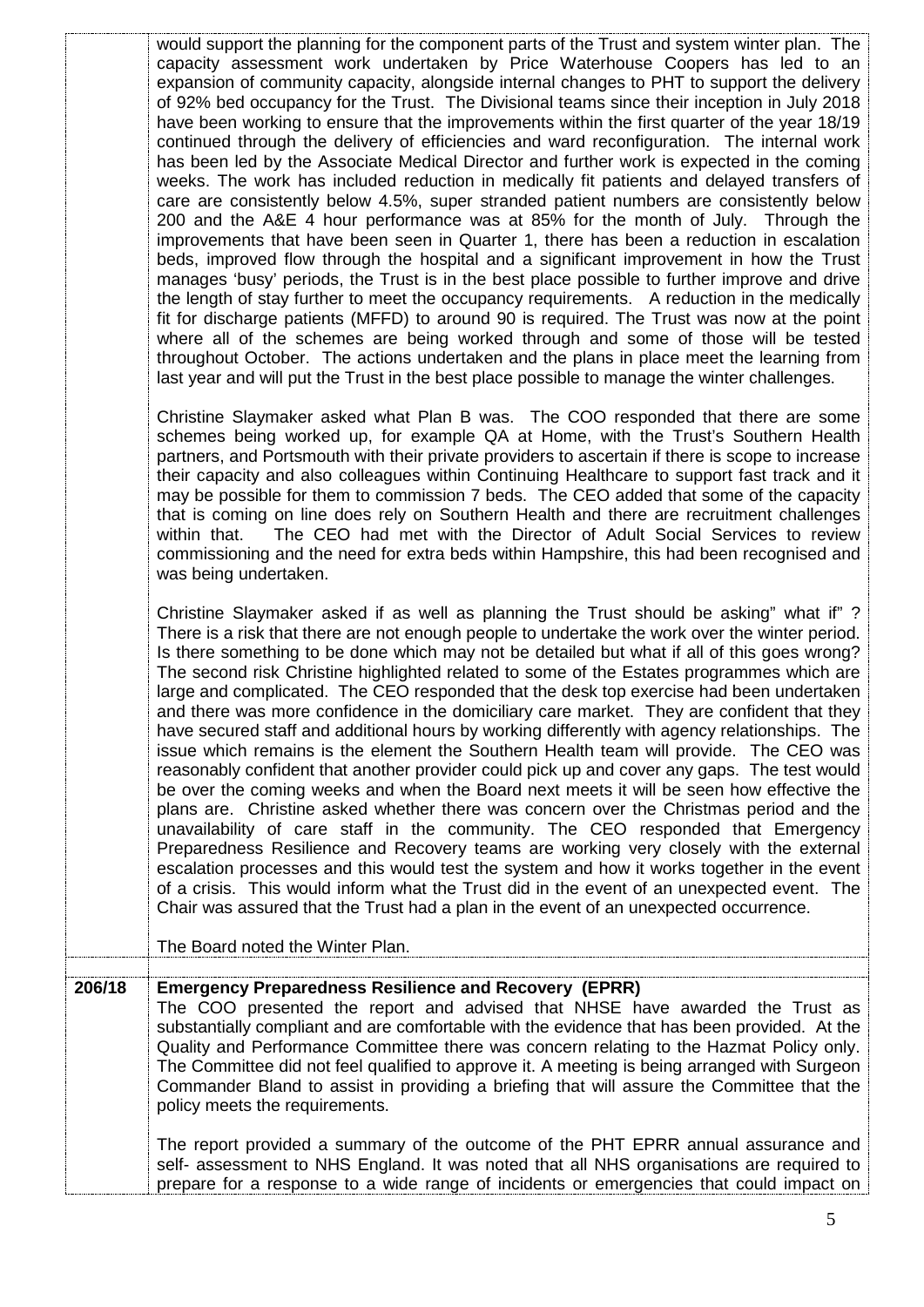|        | health or patient care. The minimum requirements which commissioners and providers of<br>NHS funded services must meet are set out in the current NHS England Core Standards for<br>EPRR. Following an independent desktop assessment in February 2018 to confirm the<br>Trust's position, it found the Trust to be non-compliant. An intensive work programme has<br>taken place over the last ten months to progress the level of compliance. On $14th$ September<br>the Trust Accountable Emergency Officer and the EPRR Officer attended a formal confirm<br>and challenge meeting with the CCG and presented a self-assessment demonstrating<br>compliance of 57 of the 64 core standards. As a result the Trust considers itself to be in a<br>position of Substantial Compliance. A further confirm and challenge meeting took place on<br>1 <sup>st</sup> October and a final level of compliance will be awarded. A work programme has been<br>produced to progress the core standards currently assessed as partially compliant in<br>preparation for the 2019 EPRR Assurance Process. The CEO and the Board thanked Kate<br>Scott, the EPRR Officer, for the huge amount of work that she has undertaken.<br>The Board noted the report.                                                                                                                                                                                                                                                                                                                                                    |
|--------|--------------------------------------------------------------------------------------------------------------------------------------------------------------------------------------------------------------------------------------------------------------------------------------------------------------------------------------------------------------------------------------------------------------------------------------------------------------------------------------------------------------------------------------------------------------------------------------------------------------------------------------------------------------------------------------------------------------------------------------------------------------------------------------------------------------------------------------------------------------------------------------------------------------------------------------------------------------------------------------------------------------------------------------------------------------------------------------------------------------------------------------------------------------------------------------------------------------------------------------------------------------------------------------------------------------------------------------------------------------------------------------------------------------------------------------------------------------------------------------------------------------------------------------------------------------------------------------------------------|
|        |                                                                                                                                                                                                                                                                                                                                                                                                                                                                                                                                                                                                                                                                                                                                                                                                                                                                                                                                                                                                                                                                                                                                                                                                                                                                                                                                                                                                                                                                                                                                                                                                        |
| 207/18 | <b>Corporate Objectives Balanced Scorecard</b><br>The Director of Strategy and Performance (DSP) presented the report. The Scorecard<br>allows for the Integrated Performance Report (IPR) to highlight the issues which are laid out<br>in detail in the majority of the report. The DSP highlighted the safer target of patients<br>discharged by midday and the need for the Trust to focus on the early birds to help improve<br>the flow. Supporting high quality patient focused care has seen some changes in the Board<br>Assurance Framework (BAF) entries such as basic compassionate care and safeguarding<br>which were picked up through the Quality Recovery Plan. The Workforce Committee makes<br>reference to staff recommending the Trust as a place to work and the appraisals and focus<br>remains in those areas. Building foundations on which the Trust can best deliver care<br>requires more work and there is an additional entry to the BAF relating to the Facilities<br>Management provider. The DSP commented that the Spotlight report is intended to inform<br>the Board that those are the issues which it is considered the Board requires sight of and the<br>supporting detail could be removed as it is being discussed in detail at Committee level. The<br>Medical Director added that the IPR had been discussed in detail at the Quality and<br>Performance Committee and the level of challenge had been appropriate. The Board<br>requested that the detail remains within their packs for the immediate future.<br>The Board noted the Balanced Scorecard. |
|        |                                                                                                                                                                                                                                                                                                                                                                                                                                                                                                                                                                                                                                                                                                                                                                                                                                                                                                                                                                                                                                                                                                                                                                                                                                                                                                                                                                                                                                                                                                                                                                                                        |
| 208/18 | <b>Quality and Performance Committee Feedback</b><br>Gary Hay presented the feedback from the Committee meeting and commented that there<br>had been very good discussions with the Annual Controlled Drugs Report being received and<br>a discussion had been held regarding electronic prescribing which would provide a plan for<br>the next committee. There had been an effective discussion relating to the 62 day Cancer<br>performance and assurance had been provided about the levels of work being undertaken to<br>increase performance. The Committee received a progress update on the Harm reviews and<br>it was noted there was balancing of the need for openness and transparency and the<br>requirement of accountability.                                                                                                                                                                                                                                                                                                                                                                                                                                                                                                                                                                                                                                                                                                                                                                                                                                                          |
|        | The Board noted the feedback.                                                                                                                                                                                                                                                                                                                                                                                                                                                                                                                                                                                                                                                                                                                                                                                                                                                                                                                                                                                                                                                                                                                                                                                                                                                                                                                                                                                                                                                                                                                                                                          |
| 209/18 | Safety, Quality and Operational Performance Report Analysis<br>The MD commented on the IPR and it was noted that there were some detailed discussions<br>within the Quality & Performance Committee about the data inaccuracies and inconsistencies<br>within the IPR and work was continuing to ensure checking prior to publication occurs. There<br>was reassurance that the team understand the problem and will address those appropriately<br>and as quickly as possible.                                                                                                                                                                                                                                                                                                                                                                                                                                                                                                                                                                                                                                                                                                                                                                                                                                                                                                                                                                                                                                                                                                                        |
|        | The COO presented the Operational Performance report and commented that the four hour<br>performance for August was at 88.32% against the improvement trajectory of 86.1%.<br><b>The</b><br>work continues within the ED Department with NHSI to support the transformation work. The<br>62 day standard had been delivered in August but demand remained high. The number of                                                                                                                                                                                                                                                                                                                                                                                                                                                                                                                                                                                                                                                                                                                                                                                                                                                                                                                                                                                                                                                                                                                                                                                                                          |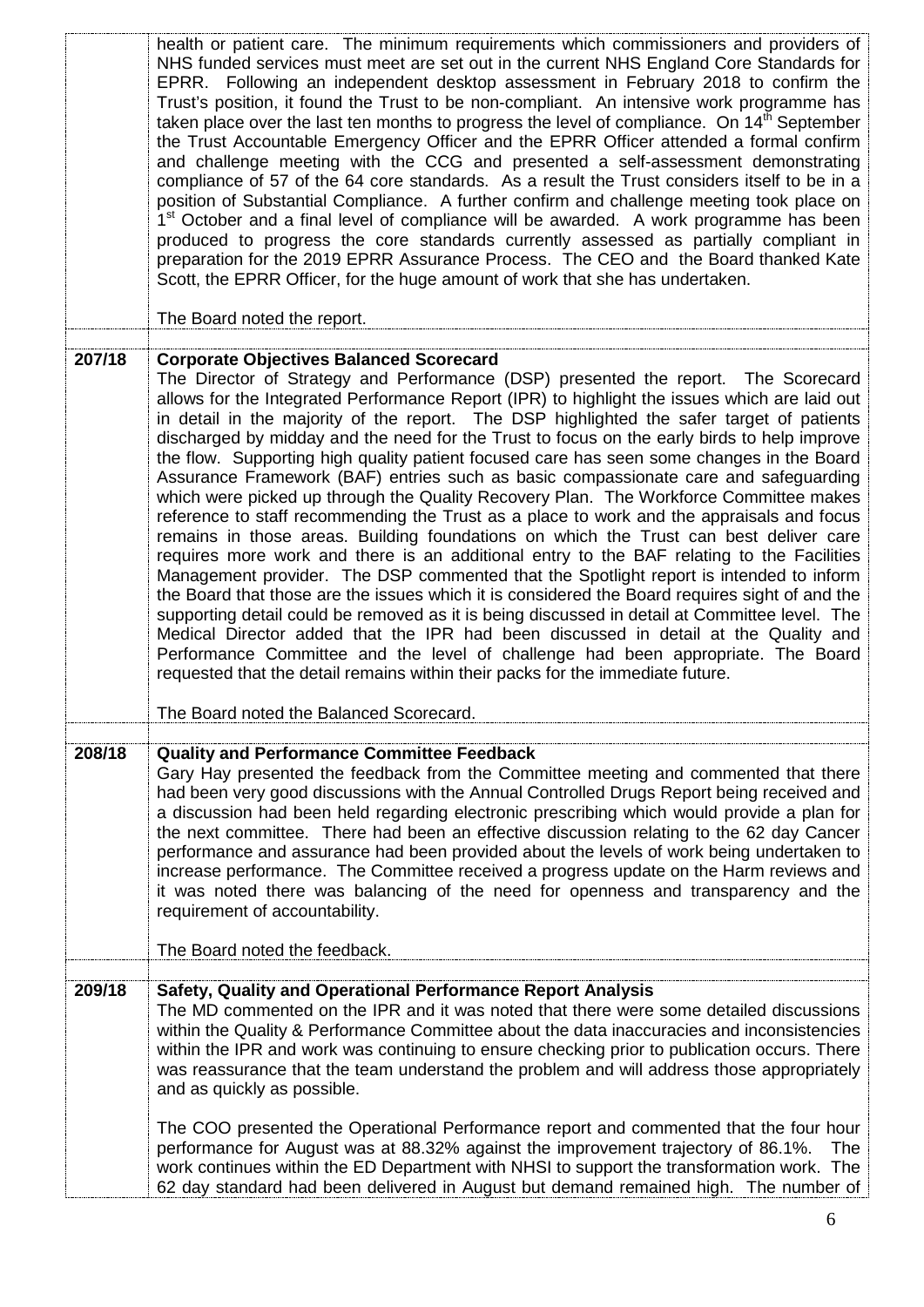|        | patients overall that are waiting has improved but there are currently 90 patients waiting and<br>the new Interim Head of Cancer remains focused on further improvements. The Diagnostic<br>standard has not been achieved, this is mainly relating to workforce and capacity during<br>August. There had been a productive meeting to discuss the strategy for imaging, but it will<br>pose a risk in two specific areas in MSK Ultrasound and CT/MRI. Stroke although not on the<br>IPR continues to have particular workforce issues and sustainable improvements are aimed<br>from October.                                                                                                                                                                                                                                                                                               |
|--------|-----------------------------------------------------------------------------------------------------------------------------------------------------------------------------------------------------------------------------------------------------------------------------------------------------------------------------------------------------------------------------------------------------------------------------------------------------------------------------------------------------------------------------------------------------------------------------------------------------------------------------------------------------------------------------------------------------------------------------------------------------------------------------------------------------------------------------------------------------------------------------------------------|
|        | Gary Hay asked when the Interim Head of Cancer expects to have concluded the work. The<br>COO responded that an action plan by tumour site, by date, by milestone would be<br>presented to the Cancer Steering Group and then to Committee, it was hoped that this would<br>be available by the end of the month, but the work of the Head of Cancer would be ongoing<br>for some time.                                                                                                                                                                                                                                                                                                                                                                                                                                                                                                       |
|        | The Chair commented that 37 operations had been cancelled on the day for non-clinical<br>reasons, which were equipment issues. That is not good as the patients have prepared<br>themselves, made arrangements and the detail behind this was not available in the IPR. The<br>CEO responded that any patient attending for a procedure that does not occur is is a serious<br>matter. The reasons why they do not proceed could be various, for example the piece of kit<br>originally identified may then change and although there are improvements to this that does<br>not detract from the individual patient experience. These issues are being addressed<br>through the Divisional Performance Reviews. There are too many patients who arrive on the<br>day and then do not have their surgery and the communication between pre-assessment and<br>the surgical team must be better. |
|        | Christine Slaymaker commented that the Spotlight report must have a larger degree of input<br>and confidence and this is not within the report. The DSP responded that there was a<br>logistical issue in that the Spotlight reports are written for the Committees and the Board at<br>the same time. Each month the items to be included in the Spotlight report should be<br>appropriate and the feedback from the Committees will contain the assurance gained from<br>the detailed debate that has occurred in the respective Committees and this would provide<br>assurance to the Board.                                                                                                                                                                                                                                                                                               |
|        | The Board noted the report.                                                                                                                                                                                                                                                                                                                                                                                                                                                                                                                                                                                                                                                                                                                                                                                                                                                                   |
| 210/18 | <b>Quality Recovery Plan</b><br>The CEO and Director of Governance and Risk (DGR) presented the report and commented<br>that through the engagement with the CQC the feedback had been very positive and that<br>they enjoyed reading it and they were clear that it was helpful and covered everything. The<br>Trust was now firmly in the cycle of recovery and looked forward to the Board being advised<br>of further progress being made. There have been some problems with the development of<br>the Dashboard but there is confidence it will be available soon. The report remains a fast<br>moving document and there was good progress but there is clearly still more work to be<br>done.                                                                                                                                                                                         |
|        | Christine Slaymaker commented that the plan was excellent, but had a query about the<br>membership of the Recovery Group and noted that there were not many medics and also<br>asked that when some of this work is completed how ongoing compliance would occur and<br>finally are there priorities within the list upon which other things are predicated. The DGR<br>responded that there are additional actions arising constantly to ensure that the Trust is<br>flexible and responding appropriately as the document progresses.                                                                                                                                                                                                                                                                                                                                                       |
|        | The Board noted the Recovery Plan                                                                                                                                                                                                                                                                                                                                                                                                                                                                                                                                                                                                                                                                                                                                                                                                                                                             |
| 211/18 | <b>Corporate Risk Register</b><br>The DGR presented the report, which had been recommended by the Quality and<br>Performance Committee. The Committee had also reviewed the risk register for Corporate<br>Functions for the first time at its September meeting and there had been a significant<br>improvement in risk management activity in clinical areas since the last time it was                                                                                                                                                                                                                                                                                                                                                                                                                                                                                                     |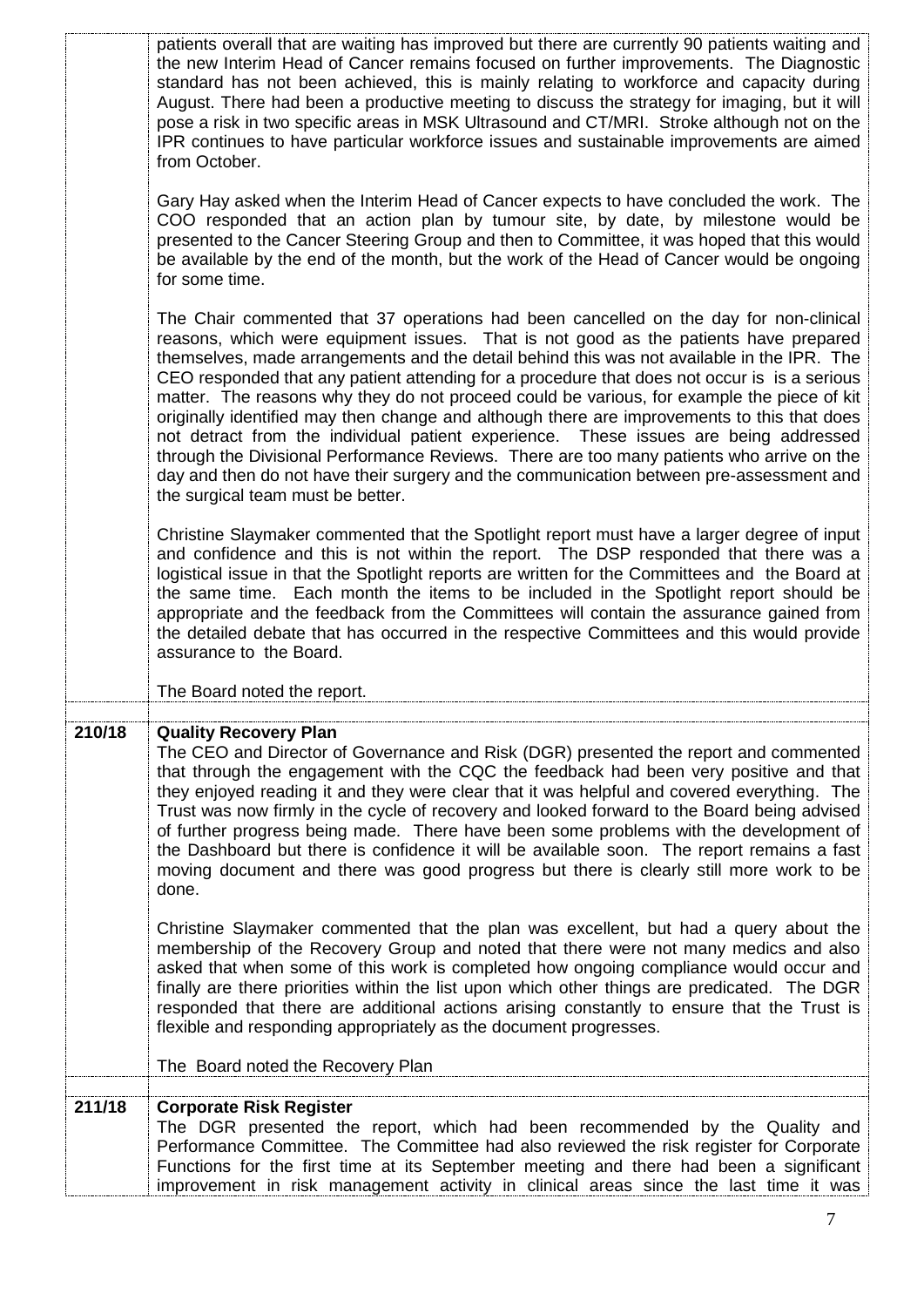|        | presented. There were two new risks proposed which were (i) the Failure to deliver annual<br>financial outturn forecast and (2) harm to staff arising from the water safety concerns in staff<br>residences. The Board noted that the Risk Management Strategy presented earlier in the<br>year required that items rated as over 16 are required to be presented to the Board. There<br>had been three increases, two decreases and four removals from the risk register, three of<br>them because the score has decreased and one of them as the risk has been resolved.<br>Christine Slaymaker asked if the Corporate Functions' Risk Register included Procurement.<br>The DGR responded it would be included for the next report.                                                                                                                                                                                                                                                                                                                                                                                                                                                                                                                                                                                          |
|--------|---------------------------------------------------------------------------------------------------------------------------------------------------------------------------------------------------------------------------------------------------------------------------------------------------------------------------------------------------------------------------------------------------------------------------------------------------------------------------------------------------------------------------------------------------------------------------------------------------------------------------------------------------------------------------------------------------------------------------------------------------------------------------------------------------------------------------------------------------------------------------------------------------------------------------------------------------------------------------------------------------------------------------------------------------------------------------------------------------------------------------------------------------------------------------------------------------------------------------------------------------------------------------------------------------------------------------------|
|        | The Board noted the Register.                                                                                                                                                                                                                                                                                                                                                                                                                                                                                                                                                                                                                                                                                                                                                                                                                                                                                                                                                                                                                                                                                                                                                                                                                                                                                                   |
| 212/18 | Workforce and Organisational Development Committee Feedback<br>Gary Hay presented the feedback and highlighted that the Committee received relating to the<br>delivery of the CIP reconciliation and agency establishment. There was a separate piece of<br>work which Gary felt worthwhile which was challenging the Trust on the use of agency staff<br>and the pattern of using agency and bank workers although a requirement, there was a need<br>to reduce the costs and also how does the Trust encourage them to work for the Trust<br>substantively. The Committee had reviewed the Workforce and Organisational Development<br>Strategy which is due to be presented to a Board Workshop in October. It was agreed that it<br>does still require some more work before it is ready for Trust Board but it should be shared<br>with the Divisional Management Teams now. The Committee had also received an update<br>on the Workforce Race Equality Standard data (WRES). The Committee were keen to view<br>the Professor Lewis report and the DBS reporting where the Committee asked for a report to<br>ensure that the Trust was clear about what it was asking in relation to the re-testing at the<br>three year point.<br>The CEO responded that the reality is that a temporary workforce will be part of the |
|        | workforce within the NHS, and that there will be encouragement to sign onto the Bank<br>Partners service in the first instance. The CEO suggested that consideration be given to the<br>Trust making use of the national resource which could be presented at a Board Workshop on<br>the WRES.<br>The Board noted the feedback.                                                                                                                                                                                                                                                                                                                                                                                                                                                                                                                                                                                                                                                                                                                                                                                                                                                                                                                                                                                                 |
| 213/18 | Workforce and Organisational Development Performance Report Analysis<br>The Director of Workforce and Organisational Development (DWOD) outlined that the current<br>appraisal rate was 76.5% and the CEO commented that the Divisions had received a very<br>clear expectation that appraisals are required and should be in line with their workforce<br>anniversary. It is hoped that with better line of sight and streamlined documentation this will<br>improve.                                                                                                                                                                                                                                                                                                                                                                                                                                                                                                                                                                                                                                                                                                                                                                                                                                                          |
|        | Roger Burke-Hamilton asked if there was a way to stage this in order to help staff engage<br>more easily and see the advantage of having the appraisal. The MD responded that it is<br>one of the few areas where the medical staff are successful as there revalidation is<br>dependent upon their appraisals and the onus is on them to ensure that is occurring.                                                                                                                                                                                                                                                                                                                                                                                                                                                                                                                                                                                                                                                                                                                                                                                                                                                                                                                                                             |
|        | Gary Hay commented that in Agenda for Change the new pay requirement is linked to<br>appraisals and this should assist with achieving compliance.                                                                                                                                                                                                                                                                                                                                                                                                                                                                                                                                                                                                                                                                                                                                                                                                                                                                                                                                                                                                                                                                                                                                                                               |
|        | The DWOD highlighted that there had been a reduction in 151 whole time equivalent<br>members of staff from last month which was largely as a result of a reduction in the<br>temporary workforce. There would now be a sharp focus on what the workforce needs to<br>look like and the funding associated with that. There are still issues with turnover currently at<br>13.2% with a stability index of 85.7%. There has been a lot of activity ongoing in relation to<br>turnover which includes active recruitment and retention schemes and the Trust has<br>embarked on the NHS Improvement Workforce Retention Project and a meeting was held<br>where best practices including flexible working, career mapping and how to support new<br>starters and new ways of working. As a result of that NHSI are providing direct support to                                                                                                                                                                                                                                                                                                                                                                                                                                                                                    |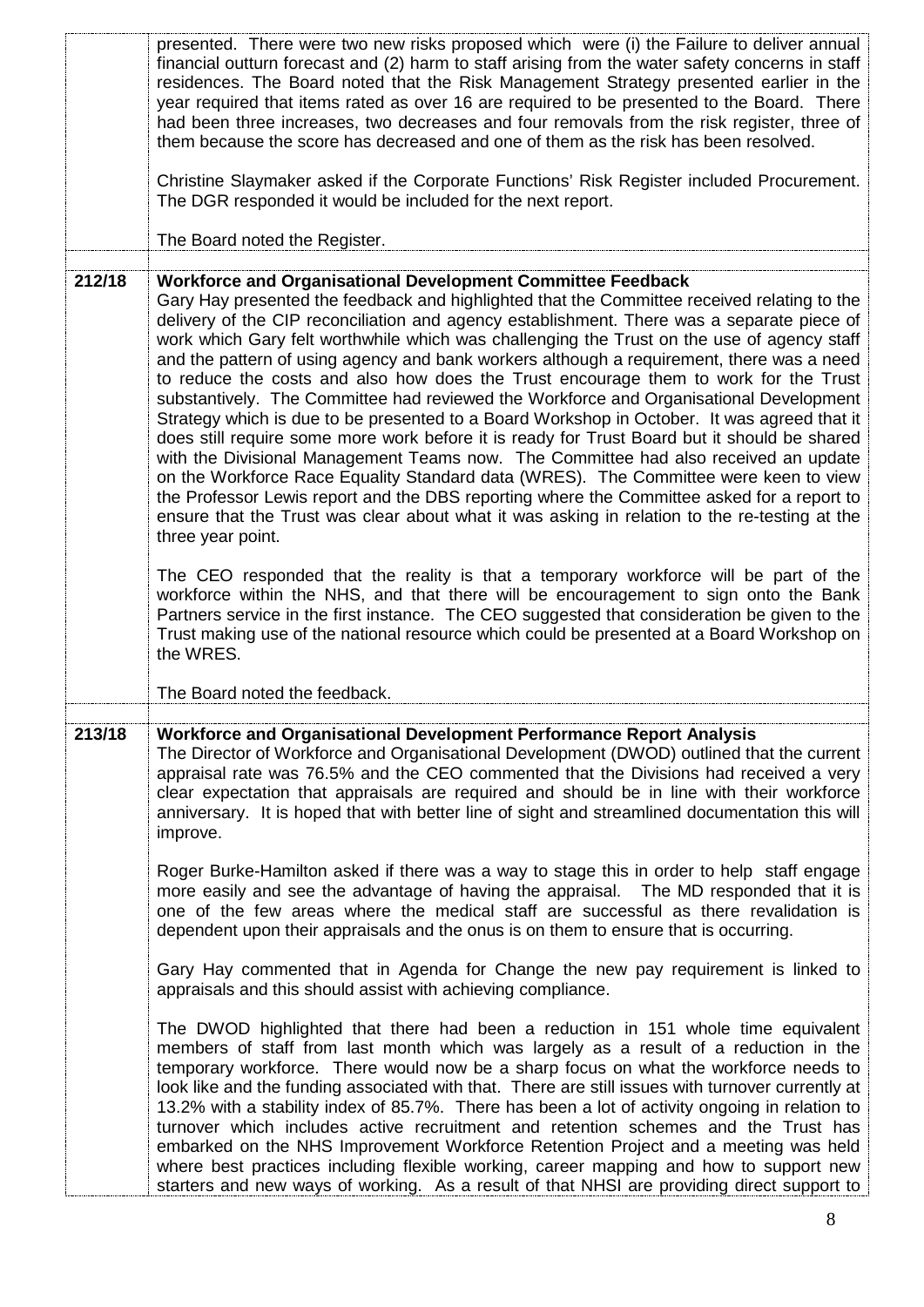| which is flexible working, staff wellbeing and leadership development. The sickness absence<br>rate the rate remains at 3.7% and action continues to be taken in relation to the management<br>of absences.                                                                                                                                                                                                                                                                                                                                                                                                                                                                                                                                                                                                                                                                                                                                                                                                                                                                                                                                                                                                                                                                                                                                                                                                                                                                                                                                                                                                                                                                                                                                                                              |
|------------------------------------------------------------------------------------------------------------------------------------------------------------------------------------------------------------------------------------------------------------------------------------------------------------------------------------------------------------------------------------------------------------------------------------------------------------------------------------------------------------------------------------------------------------------------------------------------------------------------------------------------------------------------------------------------------------------------------------------------------------------------------------------------------------------------------------------------------------------------------------------------------------------------------------------------------------------------------------------------------------------------------------------------------------------------------------------------------------------------------------------------------------------------------------------------------------------------------------------------------------------------------------------------------------------------------------------------------------------------------------------------------------------------------------------------------------------------------------------------------------------------------------------------------------------------------------------------------------------------------------------------------------------------------------------------------------------------------------------------------------------------------------------|
| Roger Burke-Hamilton asked how the leavers are managed and why are they leaving? The<br>DWOD responded that a direct conversation is held with staff to ascertain the learning from<br>leavers to develop strategies that can address those issues. The CEO added that four HR<br>Business Partners have now been recruited to work with the four Divisions and there will be<br>work undertaken to ascertain what is occurring at Divisional level and also to work with new<br>recruits to ensure they feel supported. The DGR added there will be an increased focus on<br>their wellbeing to ensure support is available.                                                                                                                                                                                                                                                                                                                                                                                                                                                                                                                                                                                                                                                                                                                                                                                                                                                                                                                                                                                                                                                                                                                                                            |
| The Chair commented that the Trust was fortunate to have connections with the School of<br>Nursing at the University of Portsmouth and the first cohort would qualify in 2020 and<br>hopefully the majority of the students would want to stay in the area and this was an ideal<br>opportunity to perhaps recruit 100 nurses per year.                                                                                                                                                                                                                                                                                                                                                                                                                                                                                                                                                                                                                                                                                                                                                                                                                                                                                                                                                                                                                                                                                                                                                                                                                                                                                                                                                                                                                                                  |
| The CEO added that there is another group of Nursing Associates who are soon to become<br>a major part of the nursing workforce nationally and this will form part of our strategy going<br>forward. This will be brought to the Board in due course.                                                                                                                                                                                                                                                                                                                                                                                                                                                                                                                                                                                                                                                                                                                                                                                                                                                                                                                                                                                                                                                                                                                                                                                                                                                                                                                                                                                                                                                                                                                                    |
| The Board noted the update.                                                                                                                                                                                                                                                                                                                                                                                                                                                                                                                                                                                                                                                                                                                                                                                                                                                                                                                                                                                                                                                                                                                                                                                                                                                                                                                                                                                                                                                                                                                                                                                                                                                                                                                                                              |
| <b>Finance and Infrastructure Committee Feedback</b>                                                                                                                                                                                                                                                                                                                                                                                                                                                                                                                                                                                                                                                                                                                                                                                                                                                                                                                                                                                                                                                                                                                                                                                                                                                                                                                                                                                                                                                                                                                                                                                                                                                                                                                                     |
| Christine Slaymaker presented the feedback and commented that month 5 position was<br>discussed. The run rate is escalating and is now £1.2m and is not a comfortable place. The<br>second issue to be reviewed was what exactly are the variances being measured against the<br>financial plan. It does seem difficult to change the baseline budget for example the pay<br>award money. The winter capital funding was noted and assurance was sought and<br>received that they were on track. The CIP schemes relating to Workforce which appear<br>difficult to achieve in particular with regard to high agency costs. There was a PFI update on<br>facilities management provider, the water hygiene and the fire safety action plan. It was<br>recommended to approve the Mobile Devices policy The recommendations to be added to<br>the Risk Register were Fire Safety, Water Hygiene and the Estates Agenda and to know that<br>the year-end financial position is reflected appropriately within the BAF.                                                                                                                                                                                                                                                                                                                                                                                                                                                                                                                                                                                                                                                                                                                                                                     |
| The Board noted the Committee's feedback.                                                                                                                                                                                                                                                                                                                                                                                                                                                                                                                                                                                                                                                                                                                                                                                                                                                                                                                                                                                                                                                                                                                                                                                                                                                                                                                                                                                                                                                                                                                                                                                                                                                                                                                                                |
| <b>Financial Performance Report Analysis</b><br>The Chief Financial Officer (CFO) presented his report. The position continues to reflect the<br>pressures and the challenges that the Trust face, there are difficulties such as the<br>unscheduled care pressures and staffing arrangements and therefore the Trust response<br>relates to address those drivers. The shortfall in the delivery of activity plans against the<br>variable contracts principally are planned care activity has resulted in an income year to date<br>position being £1.7m lower than plan, but the adverse variance of £2.1m is a large<br>contributor to that and is partially offset by lower expenditure levels particularly in Surgery<br>and Cancer. There is a specific response to that led by the COO and supported by all of the<br>relevant teams to identify the recovery of those plans. The shortfall in the delivery of the CIP<br>targets are as a result of a combination of impact unscheduled care pressures and reduced<br>savings that have been delivered as a result and compared that. This does suggest making<br>a net deficit of approximately £1-2m year to date. The profile and the variance to profile in<br>the plan associated with CIP has been a particular issue for procurement, these are reported<br>as large deficit plans and that deficit plan assumed a level of delivery of a procurement<br>savings profile but the reality is that it will not be delivered in the way it is profiled. The core<br>procurement project is anticipating delivering in the following financial year. There are still<br>the issues that making sure the Trust's actions and forecasts match the £35m efficiency<br>target which is the value of the plans submitted to date. |
|                                                                                                                                                                                                                                                                                                                                                                                                                                                                                                                                                                                                                                                                                                                                                                                                                                                                                                                                                                                                                                                                                                                                                                                                                                                                                                                                                                                                                                                                                                                                                                                                                                                                                                                                                                                          |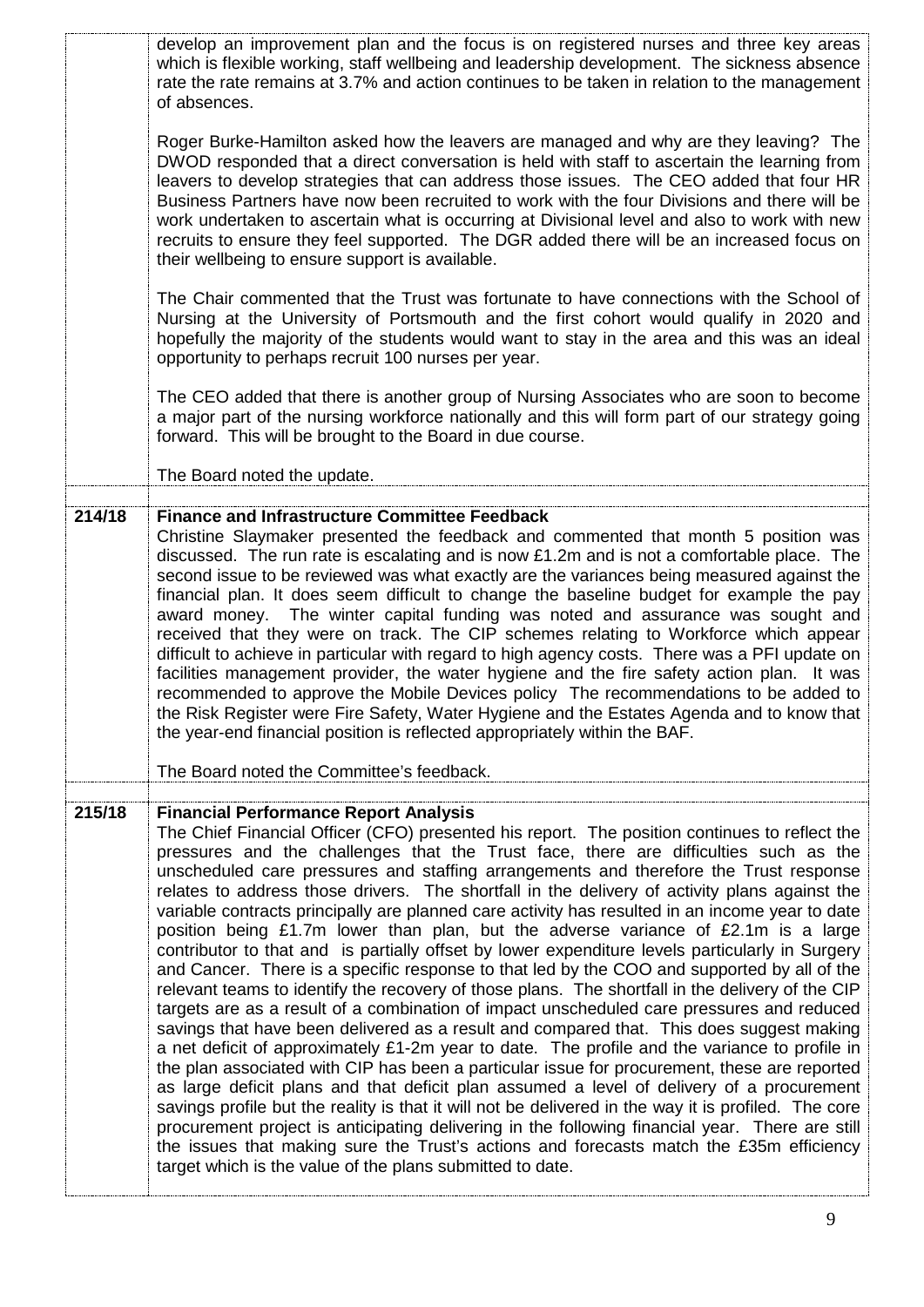|        | Christine Slaymaker commented that the IPR seems to be well developed with regard to<br>clinical metrics. However, it is less well developed around the workforce and finance metrics<br>which are quite difficult for Board members without the background to understand. Could<br>there be a review of what the appropriate non clinical metrics should look like.                                                                                                                                                                                                                                                                                                                                                                                                                                                                                                                                                                                                                                                                                                                                                                                                                                                                                                                                                                                              |
|--------|-------------------------------------------------------------------------------------------------------------------------------------------------------------------------------------------------------------------------------------------------------------------------------------------------------------------------------------------------------------------------------------------------------------------------------------------------------------------------------------------------------------------------------------------------------------------------------------------------------------------------------------------------------------------------------------------------------------------------------------------------------------------------------------------------------------------------------------------------------------------------------------------------------------------------------------------------------------------------------------------------------------------------------------------------------------------------------------------------------------------------------------------------------------------------------------------------------------------------------------------------------------------------------------------------------------------------------------------------------------------|
|        | Run rate does fluctuate through the year, because of income. In terms of position we do<br>have a plan, savings programme which delivers ahead of the level being seen in year to<br>date. More important that we deliver that plan rather than look for another one.                                                                                                                                                                                                                                                                                                                                                                                                                                                                                                                                                                                                                                                                                                                                                                                                                                                                                                                                                                                                                                                                                             |
|        | Drivers of the deficit are caused by factors that the Trust seeks to directly impact on through<br>the winter plan.                                                                                                                                                                                                                                                                                                                                                                                                                                                                                                                                                                                                                                                                                                                                                                                                                                                                                                                                                                                                                                                                                                                                                                                                                                               |
|        | The Board noted the report.                                                                                                                                                                                                                                                                                                                                                                                                                                                                                                                                                                                                                                                                                                                                                                                                                                                                                                                                                                                                                                                                                                                                                                                                                                                                                                                                       |
| 216/18 | <b>Audit Committee Feedback</b><br>The DGR presented the feedback and noted that the Draft Terms of Reference had been<br>amended and were now recommended to the Board for ratification. Improvements to the<br>process for following up on implementation of internal audits were noted. Further work was<br>required in the revision of the Reservation of Powers Policy and it had been agreed to extend<br>this to January 2019 to allow the work to be undertaken. The Overseas Patients Charging<br>Policy was received and approved subject to some minor amendments and it was agreed to<br>add Overseas Patients would be added to the internal audit programme. The need to review<br>the process for reporting breaches to the Standing Financial Instructions to the committee<br>was agreed. The Local Counter Fraud Team presented their report and their work is being<br>carried out thoroughly. The Standards of Business Conduct Policy was approved following<br>revision subject to some minor amendments and a new process for reporting Trust<br>responses to briefing notes issues by the internal auditors was welcomed.<br>The Board noted the feedback.                                                                                                                                                                                |
|        |                                                                                                                                                                                                                                                                                                                                                                                                                                                                                                                                                                                                                                                                                                                                                                                                                                                                                                                                                                                                                                                                                                                                                                                                                                                                                                                                                                   |
| 217/18 | <b>Provider Licence Certifications 2017/18</b><br>The DGR presented the report and outlined that the Health & Social Care Act 2012<br>introduced powers for Monitor, now part of NHSI, to require providers of services to the NHS<br>to obtain a Provider Licence, unless exempt from law to do so. NHS trusts are exempt from<br>the requirement, but are obliged by NHS Improvement to self-certify that they are compliant<br>with the same standards of corporate governance required of Provider Licence holders. The<br>conditions required to be certified were noted and related to the maintenance of an effective<br>system of corporate governance. The annual Board Work programme has been revised to<br>ensure timely production of the certifications in the future.                                                                                                                                                                                                                                                                                                                                                                                                                                                                                                                                                                              |
|        | The Board noted the certifications.                                                                                                                                                                                                                                                                                                                                                                                                                                                                                                                                                                                                                                                                                                                                                                                                                                                                                                                                                                                                                                                                                                                                                                                                                                                                                                                               |
| 218/18 | <b>Non-Executive and any Directors Reports</b><br>The Chair invited members to reflect on the Board discussions today in relation to<br>supporting staff to enable them to care for patients. The CEO felt there had been a balanced<br>discussion around the agenda, but acknowledged there was more work to be done. Gary<br>Hay commented that the metrics relating to patients and staff did require more work to be<br>accurate. Roger Burke-Hamilton commented that he would like to see more emphasis on<br>the outcomes for patients. The DSP had taken away a number of things to think about, not<br>least of which was to consider breaches as patients and to consider how to share the IPR<br>with Divisions and Care Groups to drive the business. The COO felt there had been<br>challenge in the conversation and it had been focused on patients, staff and partner<br>organisations and how the Trust delivers its plans. The CFO commented that the focus was<br>on the difficulties and delivering of a stretching plan. There could be enhancement relating to<br>patients and the purpose of the Aligned Incentive Contract. The MD welcomed the challenge<br>around the use of the IPR, and it reminded him of the conversation that had been held<br>regarding values and behaviours and the impact on patients. The DGR reflected on the |